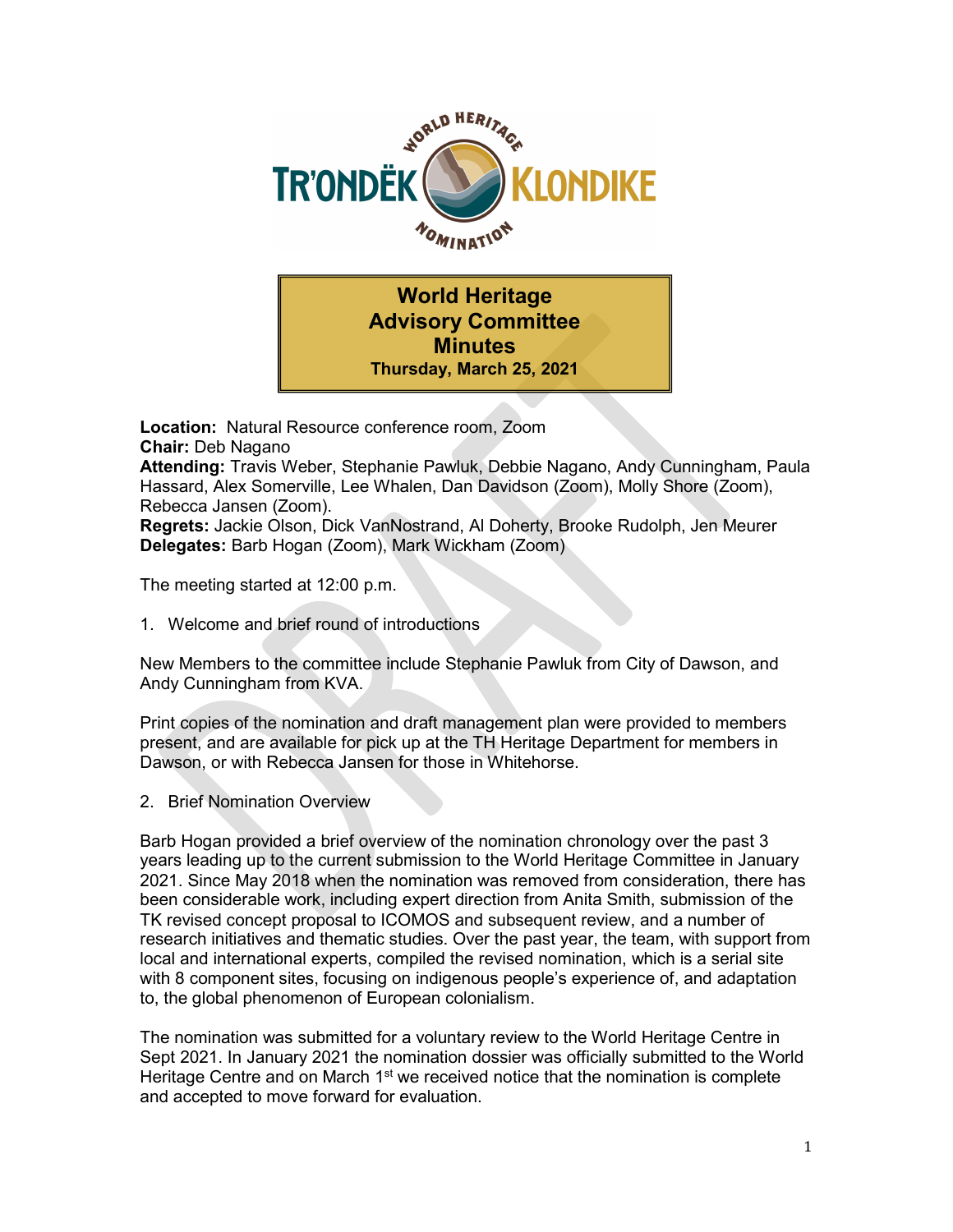## 3. Evaluation Process

Barb and Lee provided a brief update of the evaluation process leading up to a decision by the World Heritage Committee in July of 2022. It was noted that in total the nomination process takes around 18 months and that there are 2 key points of exchange between ICOMOS and the local team- the site evaluation in late summer/early fall of 2021, and the Advisory Panel meeting in November 2021.

Alex Somerville noted that the site evaluation is a crucial point in the process where the Advisory Committee plays an important role.

Lee noted that it is not fully clear what the evaluation will look like this year with limitations due to COVID restrictions. We will be working with the Parks Canada International staff to achieve some clarity and will have notice with lots of time for preparing for this component of the evaluation. At this time, there is no indication that the process timelines will be effected because of this.

It was noted that the TK evaluation will benefit from the hindsight we have gained from the first submission, in that we have already been through the entirety of the process, and can anticipate how the evaluation will unfold, and what is expected of the local team and when. Lee pointed out that this nomination is much more straightforward and that the component sites are either on settlement land or have been withdrawn from mineral staking and most of the sites already have management plans, so very different from the first nomination.

4. Update on Public Engagement

Lee provided a brief update on public engagement. Current efforts include updating the website, a frequently asked questions document, drafting of pamphlets and a newsletter, and design templates for posters and newspaper ads. We are aiming to have a newsletter and pamphlet available for print in April, to mail drop and have accessible via social media and the website.

Upcoming efforts also include plans for a number of presentations and updates to various stakeholders including COD, KPMA, TH Council, and others as necessary. Barb Hogan will be retained on contract into April to assist with these efforts.

A media release is also in the works. This has been reviewed by the PMC and will be forwarded to the Parties (COD, TH, Parks, and YG), to review. Further discussion will inform whether this is a joint release by the 4 parties- or released by the Advisory Committee.

Alex Somerville noted that since the nomination has already been submitted that no changes will take place and the engagement is to inform and ensure project clarity and support for the nomination, both from stakeholders and from the public.

Molly Shore reminded us that while stakeholder engagement is important, we need to ensure that there is broad community engagement, especially because of changes in the nomination, and past concerns. Lee stated that at this time public engagement will be through the pamphlet and newsletter and social media, with potential for a public